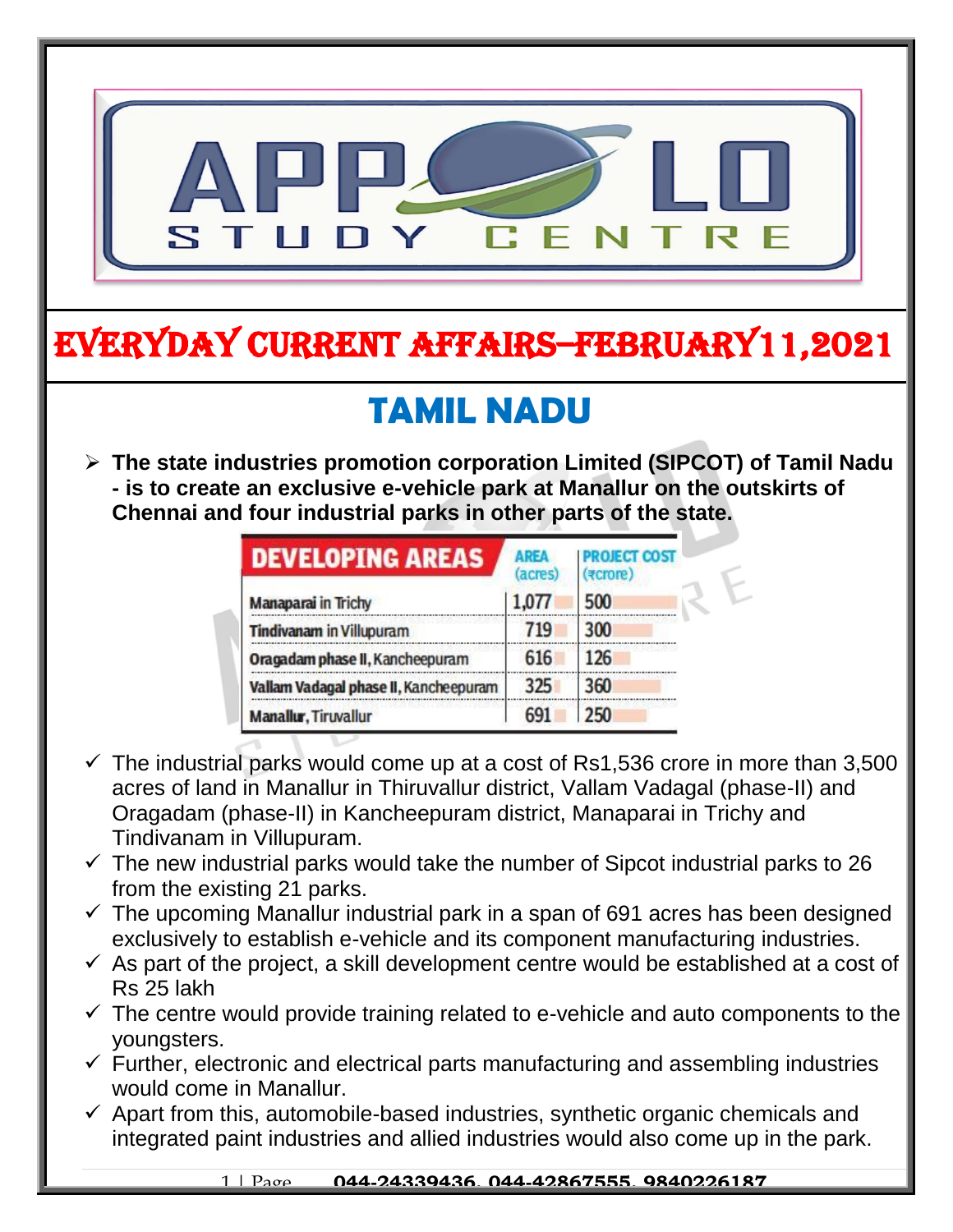- $\checkmark$  The industrial park in Vallam Vadagal (phase -II) that would come in Oragadam (phase - II) would house industries that do not fall under the environmental impact assessment (EIA) notification 2006.
- **On February 10, the Tamil Nadu government - announced 'New Entrepreneur-cum-Enterprise Development Scheme – Special Initiative for Migrants (NEEDS-SIM)'**
- $\checkmark$  The new scheme will help making 3.6 lakh Tamil foreign returnees to the state during Covid-19 pandemic into entrepreneurs.
- $\checkmark$  According to a Government order issued on February 5, loan will be provided to foreign returnees to start business in the state
- $\checkmark$  The scheme would come with certain incentives and relaxations of the existing NEEDS, which is being promoted by the industries department.
- $\checkmark$  The scheme is applicable to all those who returned to Tamil Nadu from abroad since January 1, 2020.
- $\checkmark$  Due to Covid-19, the state has seen 3.6 lakh Tamils returning from various countries by air and ship until January 31, 2021.
- $\checkmark$  The returnees have expertise in various sectors and the new scheme would facilitate them to start new businesses in the state
- $\checkmark$  The state has been promoting NEEDS to help the first-generation entrepreneurs.
- $\checkmark$  It provides a capital subsidy of 25% of the project cost subject to a maximum of ₹30 lakh.
- $\checkmark$  Interest subvention of 6% is also extended on the loan availed.
- **Greater Chennai Corporation Commissioner G. Prakash - inaugurated a Miyawaki forest located near the Secretariat on February 10.**



- $\checkmark$  The civic body, which successfully raised a similar forest initially at Kotturpuram, is planning to develop such forests in all the 15 zones.
- $\checkmark$  The Corporation had handed over 3,000 sq ft of barren land to the Inner Wheel Club of Madras for raising the Miyawaki forest.
- $\checkmark$  The Inner Wheel Miyawaki Park was started in September 2020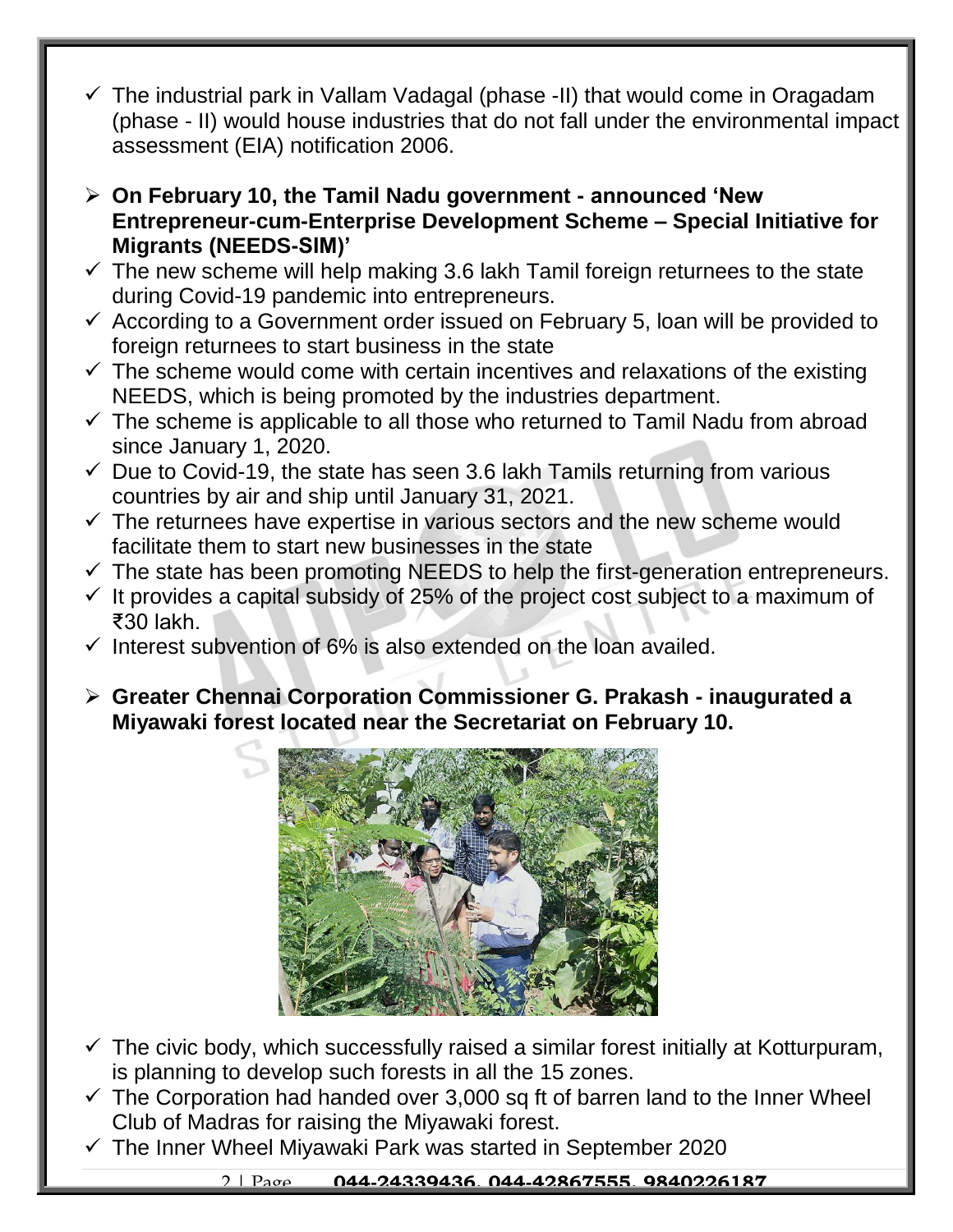- $\checkmark$  It has 837 trees of 30 indigenous varieties
- $\checkmark$  Mivawaki forests are developed based on a Japanese method of restoration of degraded land, planting species of trees, plants and shrubs, regenerating all layers of original forests in a particular area.

# **NATIONAL**

#### **On February 10, the Rajya Sabha - passed the Major Port Authorities Bill**

- $\checkmark$  The new Bill seeks to provide greater autonomy and flexibility to ports under the central government
- $\checkmark$  It aims to create a Board of Major Port Authority for each such entity and replace the existing port trusts.
- $\checkmark$  The bill had already been passed by the Lok Sabha last year.
- $\checkmark$  In the Upper House, the bill was passed with 84 members supporting the bill and 44 members voting against it
- **Union Minister for Steel, Dharmendra Pradhan - said that the Government has given its approval for inclusion of 'Specialty Steel' under the Production Linked Incentive (PLI) Scheme.**
- $\checkmark$  For this purpose, a 5-year financial outlay of Rs 6322 crore has also been approved.
- $\checkmark$  The Production Linked Incentive scheme was launched with an aim of giving incentives to the companies on their incremental sales of those products which are manufactured in domestic units.
- $\checkmark$  This scheme also invites the foreign companies to set units in India.
- $\checkmark$  It seeks to encourage the local companies in order to set up and expand the manufacturing units.
- $\checkmark$  Speciality steels are also called as alloy steels, which have special properties to provide a superior performance under specific conditions
- **The Centre - has set up a Nodal Authority in order to frame the 'Approved Standardised Deep-Sea Fishing Vessels Design and Specifications' (ASDDS).**
- $\checkmark$  The nodal authority will be headed by the director of Central Institute of Fisheries Technology.
- $\checkmark$  It would also comprise of the representatives from the Naval Architecture Department of the Indian Institute of Technology, Kharagpur or IIT Madras; Cochin Shipyard Ltd and the Indian Register of Shipping.
- $\checkmark$  The authority would help the fisheries departments of states to implement the central scheme, Pradhan Mantri Matsya Sampada Yojana (PMMSY).
- $\checkmark$  The ASDDS will provide a framework of minimum basic design parameters for the construction of vessels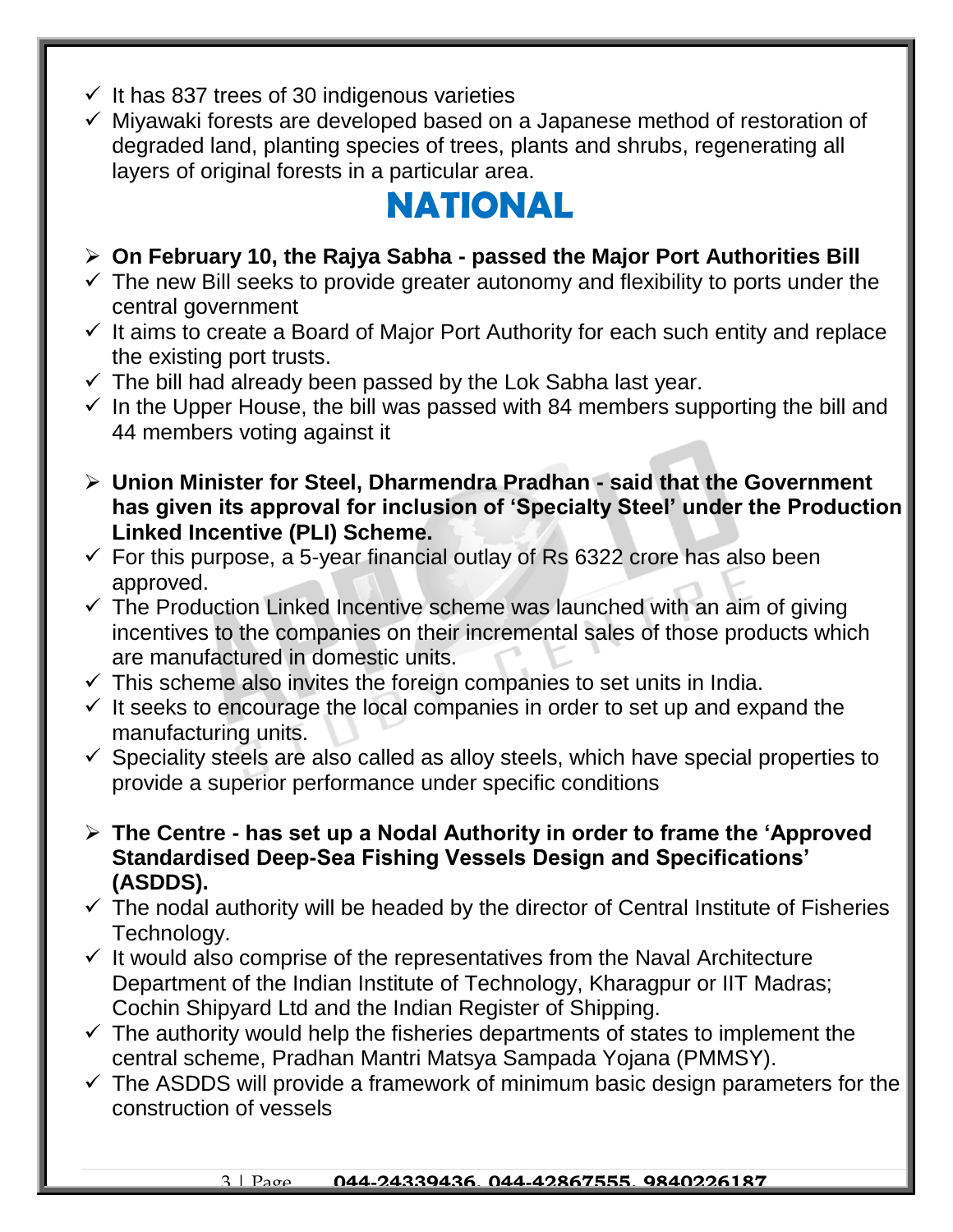- $\checkmark$  It will cover the basic design aspects including the Outline Specifications, Basic Calculation, General Arrangement and Basic Structural Drawings.
- $\checkmark$  ASDDS will be prepared by Cochin Shipyard Ltd (CSL) and technically vetted by Central Institute of Fisheries Technology (CIFT).
- $\checkmark$  The 'In Principle' approval for the design concepts will be given by the Indian Register of Shipping (IRS).
- $\checkmark$  Deep-Sea Fishing Vessels (DSFV's) were also constructed in compliance with the ASDDS.
- $\checkmark$  The Pradhan Mantri Matsya Sampada Yojana is a flagship scheme that focuses on the sustainable development of the fisheries sector.
- $\checkmark$  It will be implemented for a five-year period.
- $\checkmark$  The scheme was launched with an estimated investment of Rs 20,050 crores on April 1, 2020 in all States and Union Territories under the Atma Nirbhar Bharat Package.
- $\checkmark$  Out of this amount, an investment of about Rs 12,340 crores is allocated for the beneficiary-oriented activities in Inland fisheries, Marine and Aquaculture.
- $\checkmark$  Further, a financial grant of Rs 7,710 crores was allocated for fisheries infrastructure.

# **SUPREME COURT VERDICT**

- **On February 10, the Supreme Court - stopped further dismantling of the decommissioned aircraft carrier INS Viraat**
- $\checkmark$  Currently, the 62-year-old warship is being dismanted at the ship-breaking facility in Alang scrapyard
- $\checkmark$  The apex Court's direction comes after the plea of a private company which offered ₹100 crore to buy the ship and convert it into a museum and war memorial.
- $\checkmark$  A bench of Chief Justice S A Bobde and Justices A S Bopanna and V Ramasubramanian issued notices to the Union government and the scrap dealer, Shree Ram Group
- $\checkmark$  The scrap dealer had purchased the retired warship for nearly ₹35 crore in auction.
- $\checkmark$  The aircraft carrier was commissioned into the UK's Royal Navy in 1959 as HMS **Hermes**
- $\checkmark$  It had played a decisive role in the British victory over Argentina in the Falklands war in1982.
- $\checkmark$  India had acquired the aircraft carrier in 1986 and inducted it into the Indian Navy after an extensive refit.
- $\checkmark$  Petitioner Envitech Marine Consultants Pvt Ltd had expressed its intent to preserve the warship as a museum and war memorial.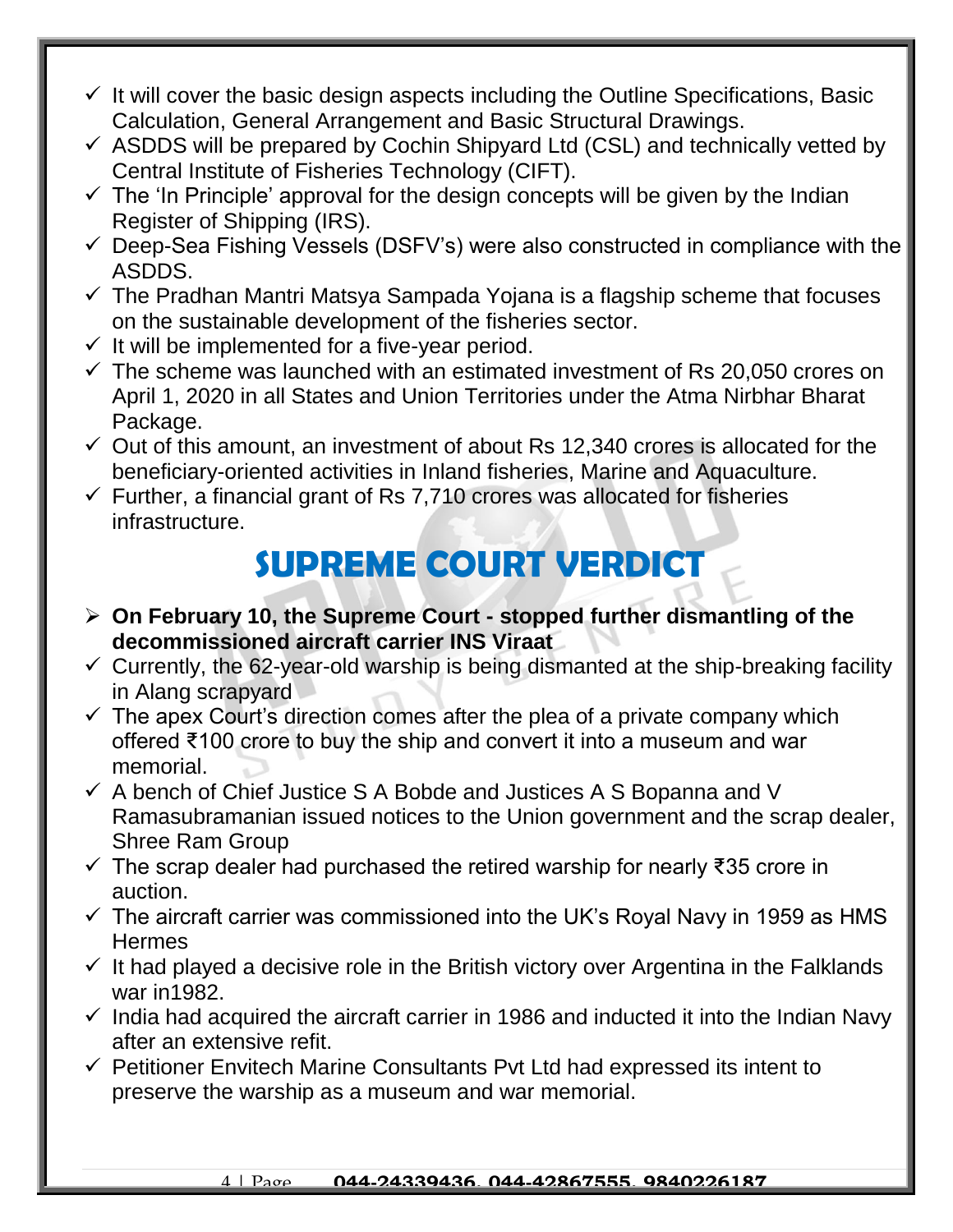### **INTERNATIONAL**

- **China's Tianwen-1 probe - entered Mars orbit on February 10 after a seven month voyage**
- $\checkmark$  The spacecraft is on a mission to land a rover and collect data on underground water and possible signs of ancient life
- $\checkmark$  The orbiter-rover combo became the second spacecraft in two days to reach the planet after UAE's probe "Amal" (Hope)
- $\checkmark$  The United Arab Emirates' (UAE) first mission 'Hope' to Mars reached the red planet and entered orbit on February 9 after a seven-month, 494 million km journey

## **CONFERENCES, FESTIVALS & SUMMITS**

 **Minister of Textiles Smriti Irani – to launch the website of the India Toy Fair, 2021 on February 11**



- $\checkmark$  The launching event will also be attended by Education Minister Ramesh Pokhriyal Nishank and Commerce and Industry Minister Piyush Goyal in New Delhi
- $\checkmark$  India's first ever toy fair will be held from February 27 to March 2, 2021.
- $\checkmark$  It is being organised by the Ministry of Textiles in association with the Ministry of Education and the ministry of commerce and industry.
- $\checkmark$  It is a virtual event that will be organised with the aim of engaging the children in teaching, learning and promoting the indigenous toy industry.
- $\checkmark$  Indian Institute of Technology, Gandhinagar, Centre for Creative Learning (CCL) has developed over 200 toys to showcase in fair.
- $\checkmark$  The fair would also comprise of 75 exhibition stalls of the State Council for Educational Research and Training (SCERT), Ministry of Education, National Council for Educational Research and Training (NCERT) and Department of School Education and Literacy (DoSEL).
- $\checkmark$  The idea to organise a toy fair was first raised by the Prime Minister Narendra Modi's Mann Ki Baat address on August 30, 2020.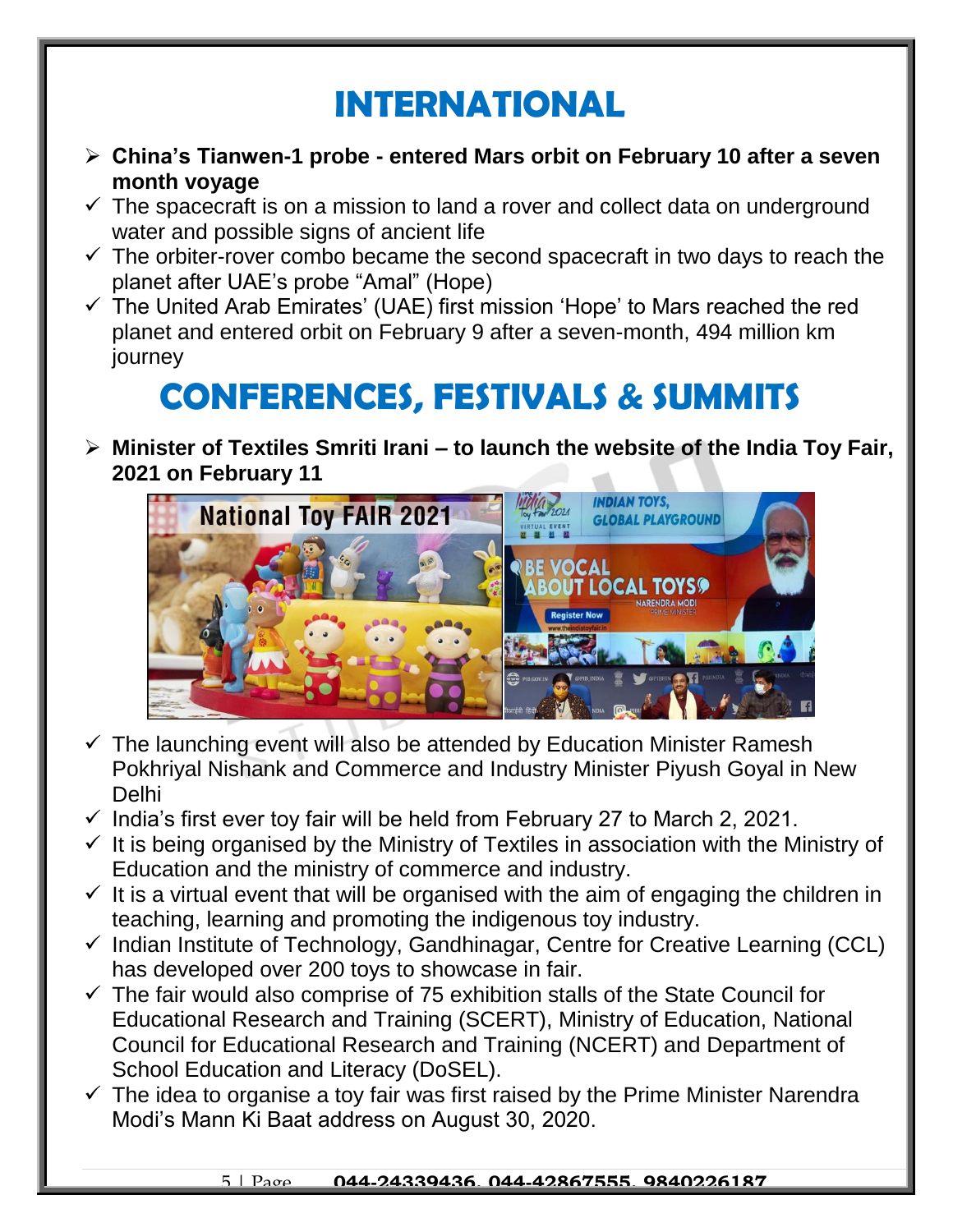- $\checkmark$  In his address the prime minister highlighted the huge potential of toys market and the opportunities which can be used to promote the indigenous toys.
- $\checkmark$  The Centre for Creative Learning (CCL) was established in April 2017.
- $\checkmark$  It comprises of a 10-member team that nurture the scientific temper and creativity in students and teachers.
- $\checkmark$  CCL has created over 200 toys and models to showcase in the virtual event.
- $\checkmark$  It is also playing a role of an expert group for the content provider for the toy fair.

# **SCIENCE, TECHNOLOGY & ENVIRONMENT**

- **Indian Space Research Organisation (Isro) - is exploring the possibility of developing a new propulsion technology to fuel spacecraft for its future deep space missions.**
- $\checkmark$  According to Isro, the new technology is called 'alpha source thermoelectric propulsion technology'
- $\checkmark$  In this regard, Isro's UR Rao Satellite Centre in Bengaluru had issued an invitation for 'expression of interest' (EoI) on January 28
- $\checkmark$  The EoI is invited for "design and modelling; simulation and analysis; testing and qualification of 100W Radioisotope Thermoelectric Generator (RTEG) without radio isotope.''
- $\checkmark$  RTEG will have less mass than solar cells of equivalent power, thereby allowing more compact spacecraft that can navigate easier in space.
- $\checkmark$  Many missions of Nasa and Russia, Besides China's 2013 Chang'e 3 mission to the moon and its rover Yutu had used RTEG.
- $\checkmark$  The RTEG will be useful for long duration missions where alternative energy is not available
- $\checkmark$  After another Mars mission, Isro is planning to send missions to Jupiter, Saturn, Neptune and Uranus.
- $\checkmark$  According to Isro, the RTEG system should be capable of operating in vaccum conditions of deep space, dusty, carbon dioxide-rich and corrosive environments.
- $\checkmark$  Moreover, the RTG's weight should be 20kg or less, with a life span of 20 years or more and survive indefinitely without damage when stored in the atmosphere at temperatures as high as 50 °C.

#### **DEFENCE**

- **India - is now conducting its largest-ever naval combat exercise 'Tropex' to test the Navy's operational preparedness in the Indian Ocean Region**
- $\checkmark$  The biennial 'Theatre Level Operational Readiness Exercise' (Tropex) involves warships, submarines, fighter jets, maritime patrol aircraft and helicopters
- $\checkmark$  In the first phase, the Navy had conducted coastal defence exercise 'Sea Vigil' along the entire coastline and island territories on January 12-13.